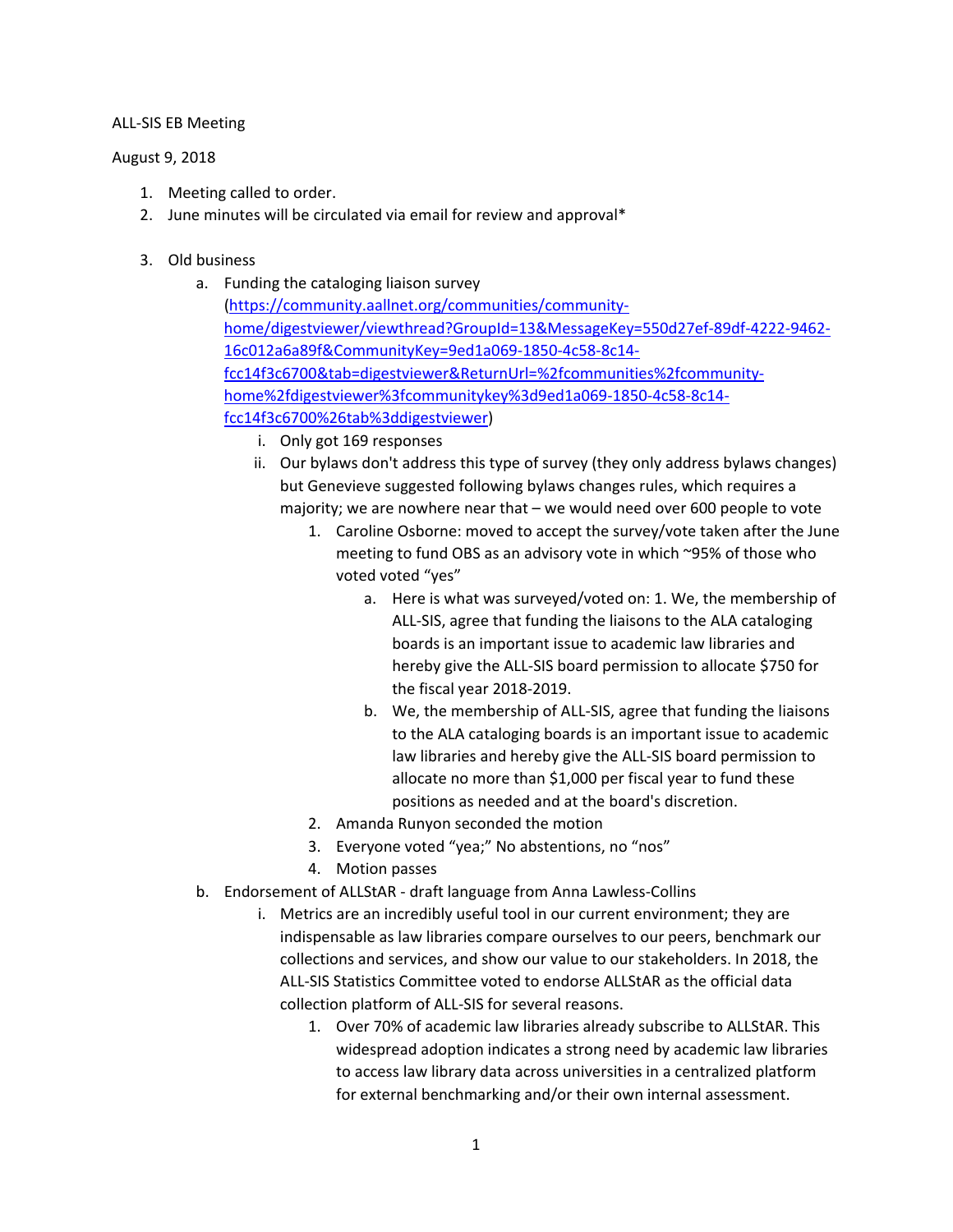ALLStAR is currently the only available platform that fulfills this function. Endorsement by ALL-SIS as its official data collection platform will hopefully increase participation in ALLStAR and result in higher quality and more robust data being available to all users in the platform, as essential data points will be entered each year by participating libraries. More thorough participation by academic libraries means more useful data for everyone.

- 2. ALLStAR has reliable technical and human infrastructure for growth and continued operation. It's built on Counting Opinions' LibPAS interface (which is also used by ACRL to support their ACRLMetrics initiative), has a well-established user base and support model, and is ADA compliant. ALLStAR is supported by NELLCO, has a dedicated project manager (Bob Dugan, an expert on library metrics), and an active Advisory Board of enthusiastic librarians from academic law libraries around the country.
- 3. ALLStAR is currently working on an official annual ALLStAR survey that includes all the mandatory questions from national surveys (USNWR, ACRL, ARL) as well as a selection of additional questions that are most relevant to academic law libraries. This is a tremendous opportunity for academic law libraries to define for themselves what metrics are valuable and have access to a storehouse of consistent, useful data about academic law libraries over time.
- ii. ALLStAR's current functionality and future directions align with the requirements that the ALL-SIS Statistics Committee identified for such a platform in discussions with the academic law library community. Widespread participation in ALLStAR will allow libraries to have a consistent baseline over time to compare to peers or use for internal assessment for both questions on mandatory national surveys (ARL, ACRL, IPEDS, USNWR, etc.) as well as other relevant data points libraries are interested in gathering. ALLStAR will continue to change and improve over time, but even now it provides a powerful tool for academic law libraries as we work to gather and compare data. ALL-SIS looks forward to partnering with the ALLStAR Advisory Board as we move forward towards further adoption and improvement of the platform.
- c. Per Caroline Osborne: the language will go on ALLStAR website as they requested the endorsement; she will include it in her annual report, and Anna Lawless-Collinswill include it in the letter from the ALL-SIS President

## 4. New business

- a. Goals for this year
	- i. Action plan based on strategic plan
		- 1. Look at the AALL action plan for structure ideas
	- ii. Collaboration with other SISes ideas?
		- 1. Puerto Rico's law library lost the Puerto Rico statutes in Maria; suggestion to work with the SR-SIS to get copies down to them (Susan DeMaine possible head for this initiative)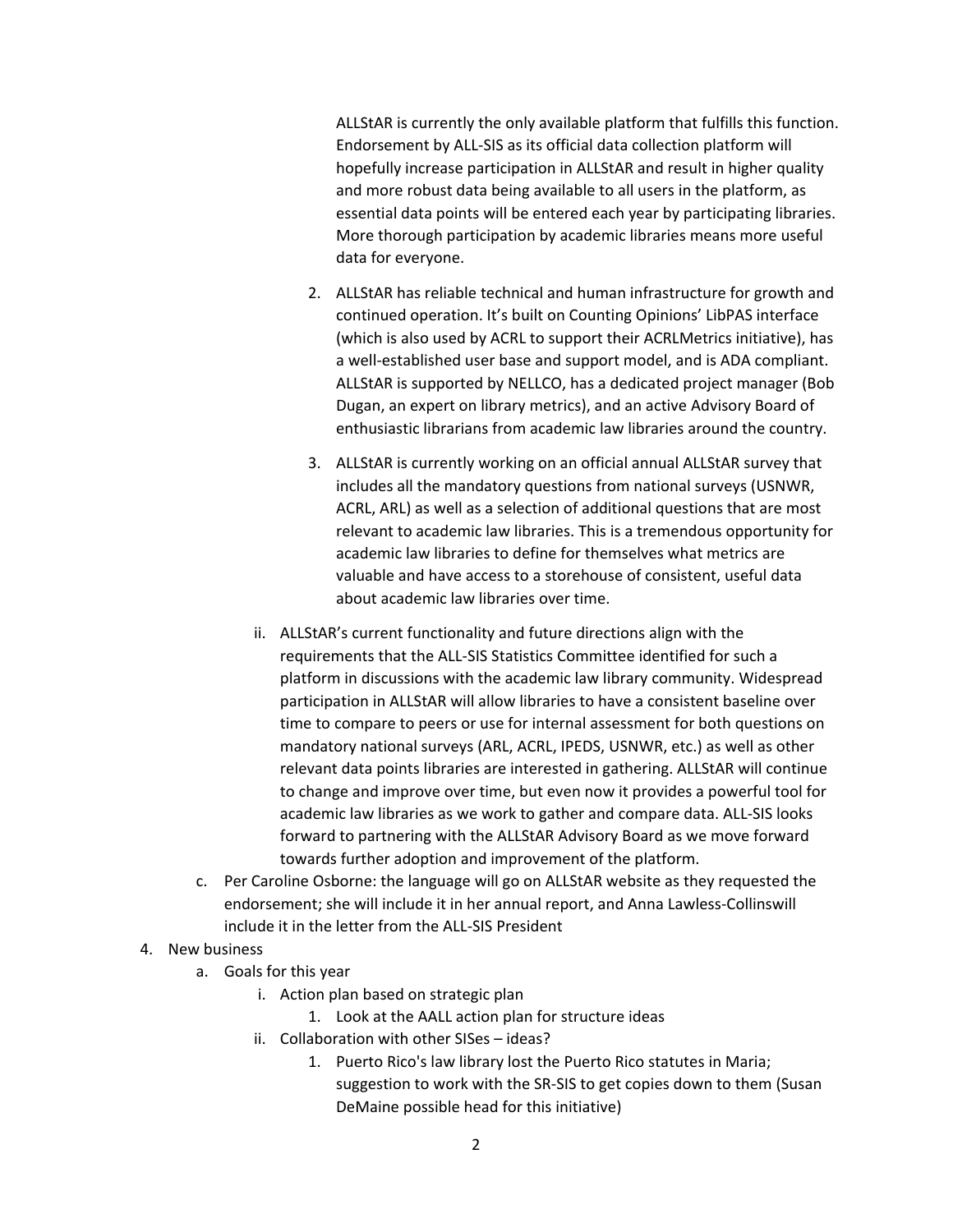- 2. Task the education committee with working with other SIS education committees to put programming together for the year (example: work with the TS-SIS on a project management program)
- 3. Have our Legal Research & Sourcebook committee work with the corresponding RIPS committee
- 4. Other ideas?
	- a. ALL-SIS scholarship committee working with RIPS, PEGA-SIS Beer & Edits committee webinar collaboration
- iii. Collaboration among committees
	- 1. Advertise our members more like RIPS does; get folks to communicate with PR & Marketing
	- 2. Internal collaboration on educational opportunities
	- 3. Other ideas?
		- a. Teach the Teacher conference (RIPS) possible financial support from ALL-SIS (travel grant, food)
		- b. Leadership management conference partnership mentors?
		- c. Partner on special tracks (e.g., potential directors meeting, preconference workshop with three tracks: job talks, resumes, a third category)
		- d. Next steps: possible contacts to move this forward include the ALL-SIS programs committee, AMPC (if this is an official preconference workshop), roundtables at AALL (typically put on by committees)
		- e. Lisa Goodman will spearhead how to approach these ideas, particularly mid-management programing or partnering (perhaps) on director programming. Timeline: AALL 2020 if not 2019 in D.C.
		- f. Caroline Osborne will reach out to Kristina Niedringhaus regarding the RIPS Teach the Teacher workshop to explore partnerships
		- g. Everyone else will consider other partnership opportunities with leadership academy (beyond mentoring and travel grants) – maybe mentor support?
- iv. Evaluate our committee structure Anna proposes to put together a committee on committees, possibly
	- 1. Goal: send a formal proposal on new committees/task forces to the membership for a vote. The committee/task force would have a fairly narrow charge
	- 2. Per Amanda Runyon, survey results suggest there is some membership dissatisfaction with the number of committees, the fact that some have very long terms when perhaps a task force model would be better, and the number of people on committees
	- 3. Per Caroline Osborne: Prano Amjadi did this 2 or 3 years ago, and it is worth revisiting